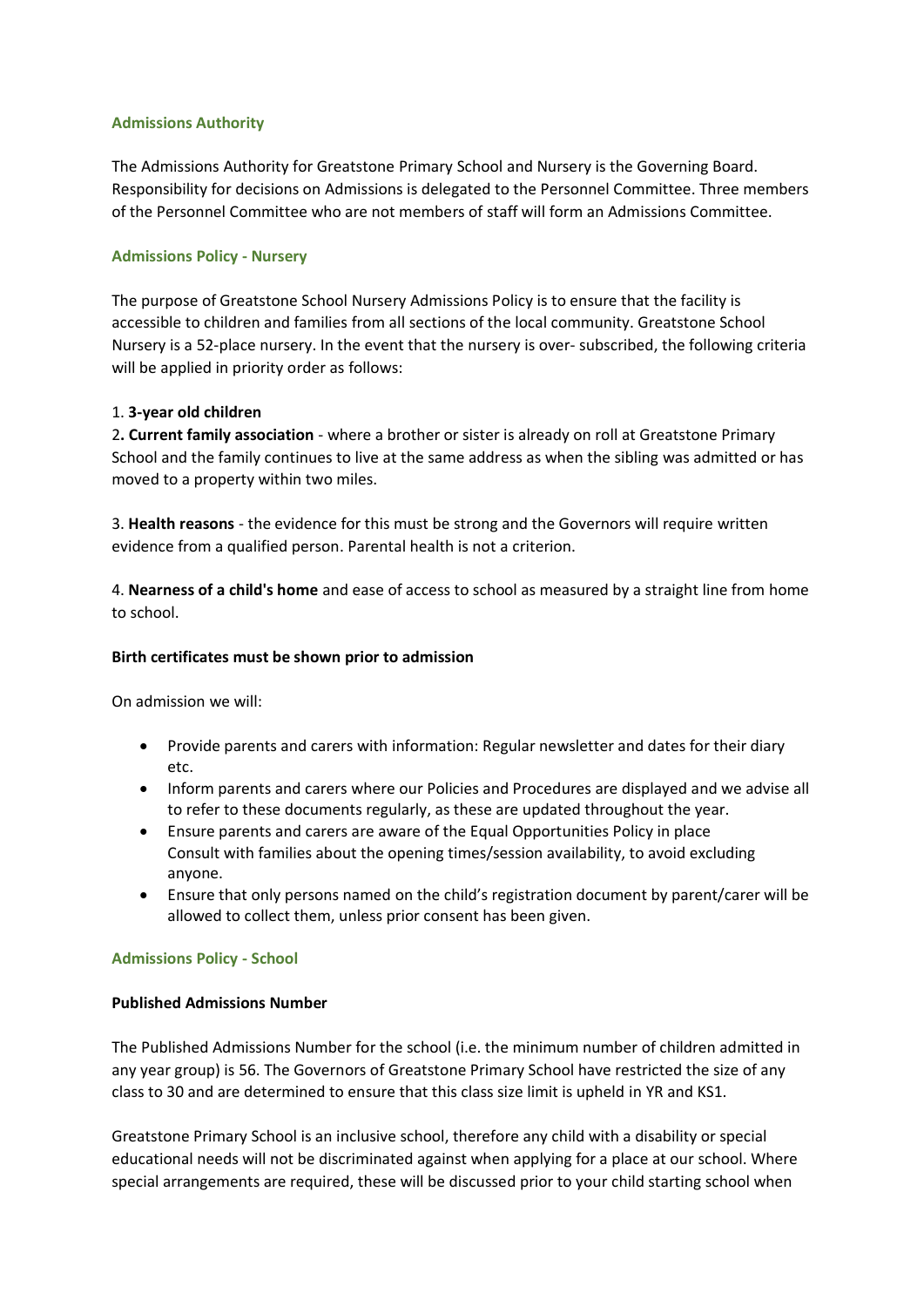you meet with the school Inclusion Manager (SENCO). Parents of a child with a disability and/or special educational needs are advised to contact the SENCO as soon as the school placement is confirmed by the Local Authority. Oversubscription criteria are set out below – if you have any further questions about the arrangements and how these are applied, please don't hesitate to contact the school or Kent County Council Admissions department.

It is the policy of Greatstone Primary School to admit pupils at the beginning of the Autumn Term for all children who will attain the age of five during the following academic year. Pupils will be admitted without regard to ability or aptitude. Where an offer has been made, the school will provide for the admission of all children in the September following their fourth birthday.

If siblings from multiple births (twins, triplets, etc.) apply for a school and the school would reach its Published Admission Number (PAN) after admitting one or more, but before admitting all of those siblings, the LA will offer a place to each of the siblings, even if doing so takes the school above its PAN. If the admissions are to Year R, and so result in a breach of infant class size legislation, the additional pupil(s) will be treated as "excepted" for the time they are in an infant class or until the numbers fall back to the current infant class size limit, as defined in the School Admissions Code. Waiting list will be held for at least the first term of the academic year in oversubscription criteria order.

Requests for admission outside of the normal age group should be made to the Headteacher as early as possible in the admissions round associated with that child's date of birth. This will allow the admissions authority sufficient time to make a decision before the closing date. Parents are not expected to provide evidence to support their request to defer their application, however where provided it must be specific to the child in question. This might include medical or Educational Psychologist reports. There is no legal requirement for this medical or educational evidence to be secured from an appropriate professional, however, failure to provide this may impede a school's ability to agree to deferral.

Parents are required to complete an application for the normal point of entry at the same time, in case their request is declined. This application can be cancelled if the school agrees to accept a deferred application for entry into Year R the following year. Deferred applications must be made via paper RCAF to the LA, with written confirmation from each named school attached. Deferred applications will be processed in the same way as all applications for the cohort in the following admissions round and offers will be made in accordance with each school's oversubscription criteria. Further advice is available at

#### <https://www.kent.gov.uk/education-and-children/schools/school-places/primary-school-places>

# **Oversubscription**

Before the application of oversubscription criteria, children with either a Statement of Special Educational Need or an Education Health and Care Plan that names the School will be admitted. As a result of this, the published admissions number will be reduced accordingly.

In the event of over-subscription the Governors will allocate places to children according to the following criteria in priority order: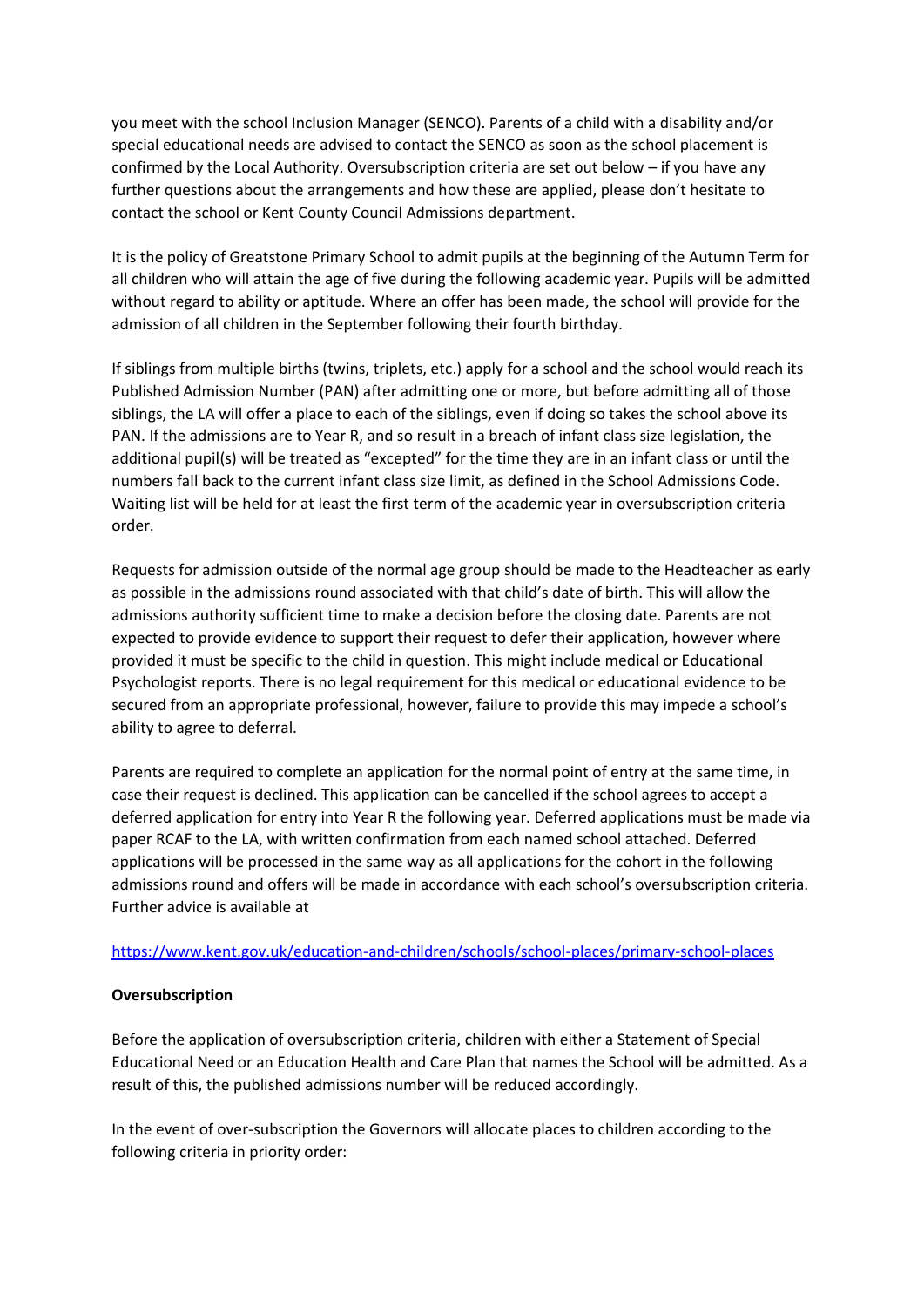1. **Children in Local Authority Care** *and children who were previously looked after in Local Authority Care. A 'looked after child' or a child who was previously looked after but immediately after being looked after became subject to an adoption, child arrangements, or special guardianship order. A looked after child is a child who is (a) in the care of a local authority, or (b) being provided with accommodation by a local authority in the exercise of their social services functions (see the definition in Section 22(1) of the Children Act 1989)* 

- 2. **Children who appear to the School's Admissions Authority to have been in state care outside of England and ceased to be in state care as a result of being adopted.** *A child is regarded as having been in state care in a place outside of England if the were accommodated by a public authority, a religious organisation or any other provider of care whose sole purpose is to benefit society.* (See Supplementary Information Form).
- 3. **Current family association** where a brother or sister is already on roll at Greatstone Primary School and the family continues to live at the same address as when the sibling was admitted or has moved to a property within two miles.
- 4. **Health reasons** the evidence for this must be strong and the Governors will require written evidence from a qualified person. Medical, health and special access reasons will be applied in accordance with the School's legal obligations, in particular those under the Equality Act 2010. Priority will be given to those children whose mental and physical impairment means they have a demonstrable and significant need to attend a particular school. Equally, this priority will apply to children whose parents'/guardians' physical or mental health or social needs means that they have a demonstrable and significant need to attend a particular school. Such claims will need to be supported by written evidence from a suitably qualified medical or other practitioner who can demonstrate a special connection between these needs and the particular school.
- 5. **Nearness of a child's home address and ease of access** to school *as measured by a straight line from home to school*. A child's home address is considered to be a residential property that is the **child's only or main residence** and not an address at which the child might sometimes stay or sleep due to the parents' own or special domestic arrangements. This address must be the child's home address on the day the application form is completed and which is either: Owned by the child's parent, parents or guardian, OR Leased to or rented by the child's parent, parents or guardian under a lease or written rental agreement.

If parents/guardians are living separately but share responsibility for the child, and the child lives at two different addresses during the week, the School will regard the home address as the one at which the child sleeps for the majority of weekdays.

In the event of an *exact* match between two applicants where only one place is available, the matter will be referred to the Governing Body's Admissions Committee for consideration. In such an unlikely event, the names will be issued a number and drawn randomly to decide which child should be given the place."

Parents/Guardians will be informed, in writing, of the outcome of their application, for new entrant places, by the last day of March in the academic year preceding the child starting school.

After a place has been offered, the School reserves the right to withdraw the place in the following circumstances: